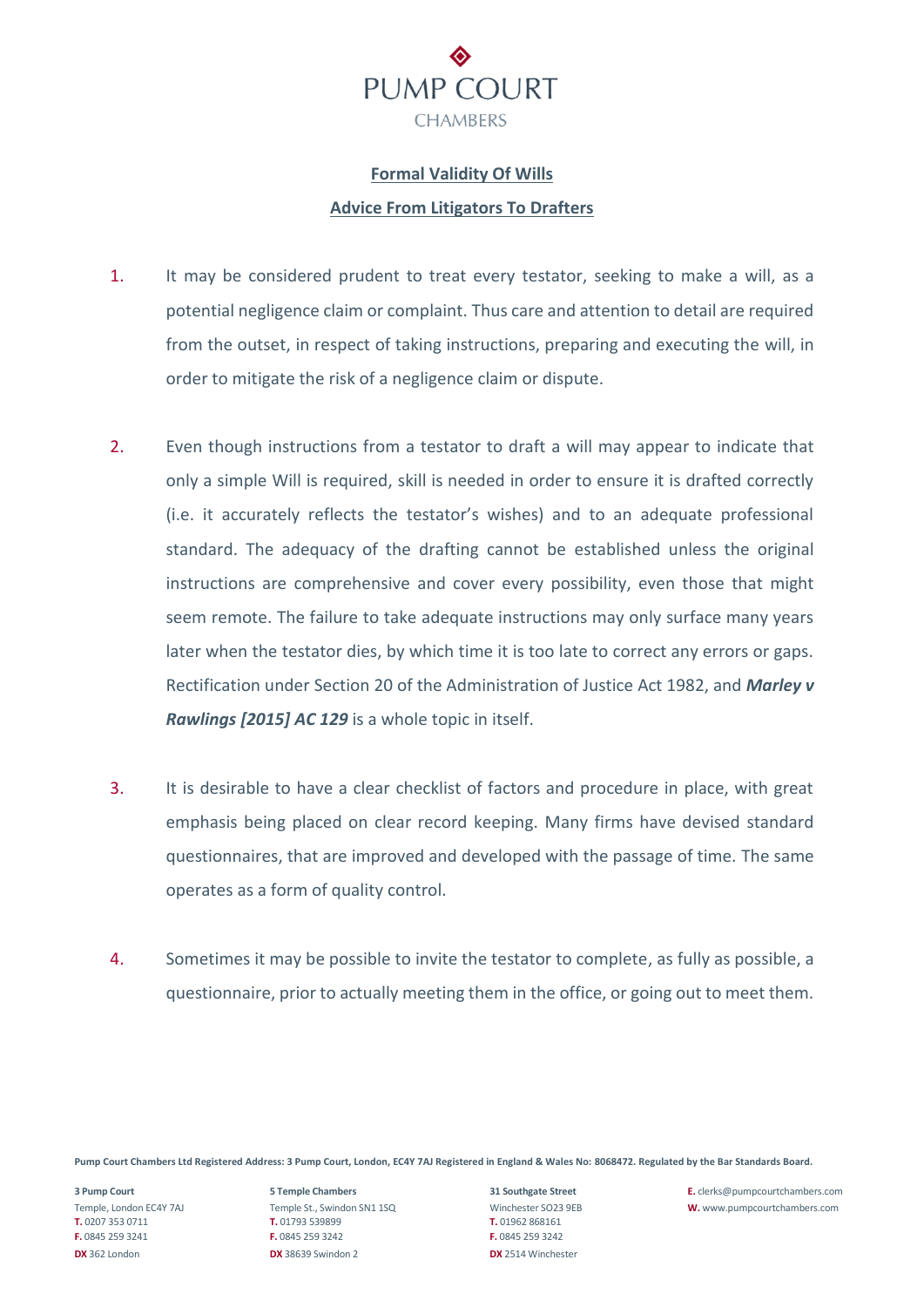

- 5. The style and detail of the questionnaires varies from firm to firm. It would be sensible to devise questions enquiring about:
	- i) Whether there are earlier wills / codicils
	- ii) Details of family members
	- iii) Details of property and values
	- iv) Details of other Assets
	- v) Details of mortgage and value
	- vi) Specific intentions e.g. Executors to be appointed/ gifts of assets etc
	- vii) Reasons for changes to a Will
- 6. There are many issues to be managed, when dealing with a testator. There issues include:
	- i) Ensuring that the testator has the necessary testamentary capacity;
	- ii) Guarding against someone's undue influence over the testator;

iii) Monitoring for frauds and scams (this applies if the firm provide online will writing services);

iv) Ensuring that full information is obtained and retained in relation to the testator's assets and the testator' immediate family;

v) A comprehensive and clear recording processes. The same needs to ensure that there are records of any reasons for excluding family members who might otherwise be expected to benefit and that the implications of this are explained to the client;

vi) Ensuring that wills are drafted in a timely manner, having regard to any particular circumstances (e.g. if the testator is in hospital). You want to avoid potential actions by disappointed beneficiaries;

vi) Situations where the testator does not return to execute the Will or return the signed version of their will within a reasonable time; and

vii) A clear understanding of the terms of the Will and the consequences of what the testator intends to do.

**Pump Court Chambers Ltd Registered Address: 3 Pump Court, London, EC4Y 7AJ Registered in England & Wales No: 8068472. Regulated by the Bar Standards Board.**

**T.** 0207 353 0711 **T.** 01793 539899 **T.** 01962 868161 **F.** 0845 259 3241 **F.** 0845 259 3242 **F.** 0845 259 3242 **DX** 362 London **DX** 38639 Swindon 2 **DX** 2514 Winchester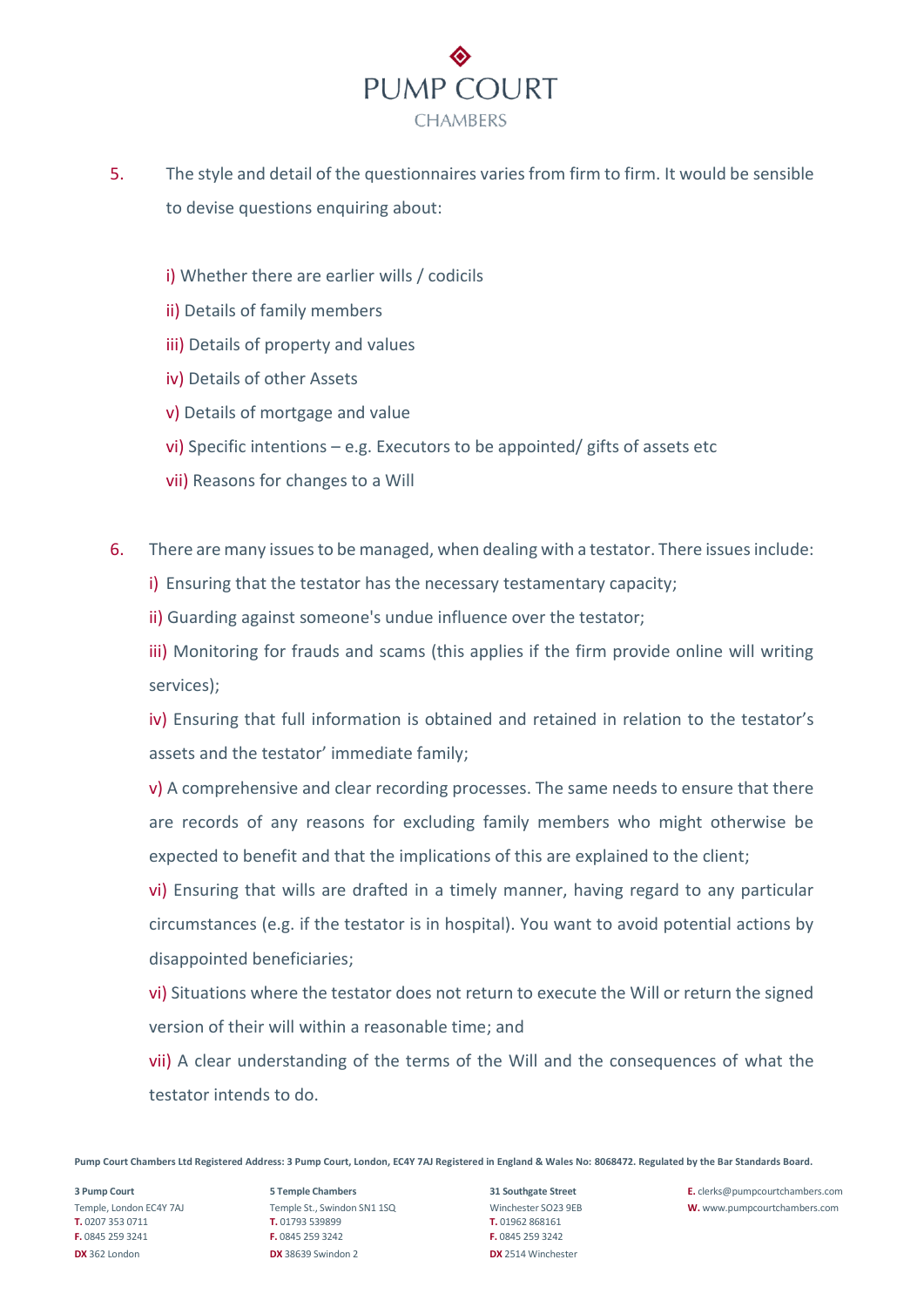

### **Lack of capacity**

7. The legal principles as to testamentary capacity derive from *Banks -v- Goodfellow [1870] LR 5 QB 549*, in which Cocburn CJ said at 565 that:

*"It is essential to the exercise of such a power that a testator shall understand the nature of the act and its effects; shall understand the extent of the property of which he is disposing; shall be able to comprehend and appreciate the claims to which he ought to give effect; and, with a view to the latter object, that no disorder of the mind shall poison his affections, pervert his sense of right, or prevent the exercise of his natural faculties - that no insane delusion shall influence his will in disposing of his property and bring about a disposal of it which, if the mind had been sound, would not have been made.*

- 8. The **Banks v Goodfellow** test for testamentary capacity has not been displaced by the Mental Capacity Act 2005 – e.g. *Clitheroe v. Bond [2012] EWHC 1102 (Ch).*
- 9. Where there is any doubt about the capacity of a prospective testator, it is good practice for a doctor to satisfy himself of the testator's capacity and record his examination results. A report from the deceased's GP would be in compliance with the "*golden rule*" per Templeman J in *Kenward v Adams 1975 CLY 3591*. If the practitioner is satisfied that the person does have the requisite capacity, he should act as one of the attesting witnesses. Thus a report from a medical practitioner is preferable to that of a social worker or amental health advocate.

## 10. In *Key v. Key [2010] EWHC 408 (Ch) Briggs J held at [8] that* :

"*Compliance with the golden rule does not, of course, operate as a touchstone of the validity of a will, nor does noncompliance demonstrate its invalidity. Its purpose, as has repeatedly been emphasised, is to assist in the avoidance of disputes, or at least in the minimisation of their scope. As the expert evidence in the present case confirms, persons with failing or* 

**Pump Court Chambers Ltd Registered Address: 3 Pump Court, London, EC4Y 7AJ Registered in England & Wales No: 8068472. Regulated by the Bar Standards Board.**

**T.** 0207 353 0711 **T.** 01793 539899 **T.** 01962 868161 **F.** 0845 259 3241 **F.** 0845 259 3242 **F.** 0845 259 3242 **DX** 362 London **DX** 38639 Swindon 2 **DX** 2514 Winchester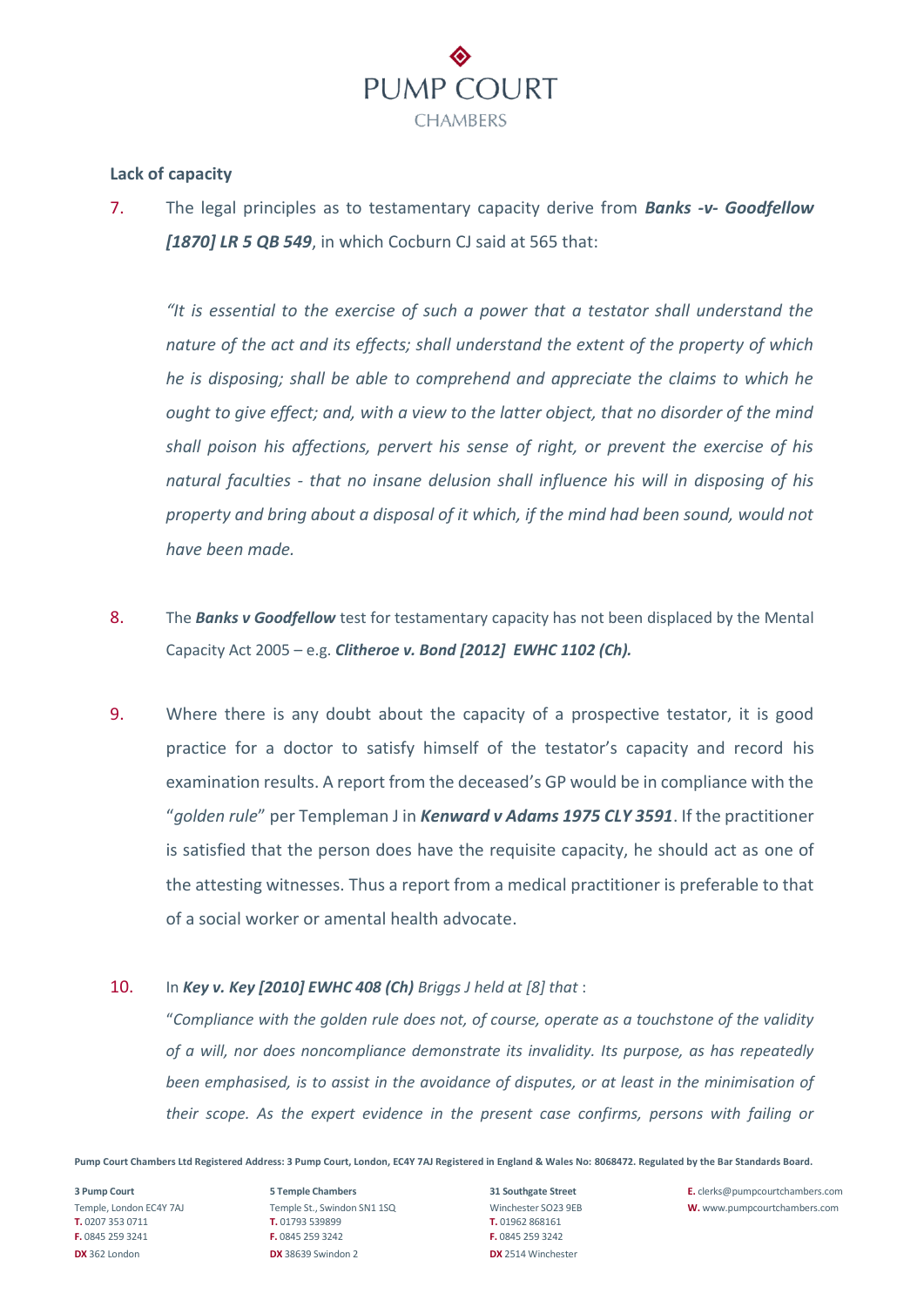

*impaired mental faculties may, for perfectly understandable reasons, seek to conceal what they regard as their embarrassing shortcomings from persons with whom they deal, so that a friend or professional person such as a solicitor may fail to detect defects in mental capacity which would be or become apparent to a trained and experienced medical examiner, to whom a proper description of the legal test for testamentary capacity had first been provided."* 

11. An illustration of where the assessment by a medical practitioner was rejected in a clam under the Inheritance (Provision for Family and Dependants) Act 1975 is *Hughes v Pritchard [2021] EWHC 1580 (Ch)*. It is an unusual case in which the GP case some doubt on the assessment he conducted at the request of the solicitor.

## **Undue Influence**

- 12. Guarding against someone's undue influence over the testator is an important consideration. The Court will pronounce against the will if, the execution of it, is shown to have been procured by actual undue influence. A useful summary of undue influence is found in *Edwards v Edwards [2007] EWHC 1119 (Ch).* Remember that it is important to;
	- i) See the testator on their own;
	- ii) Consider how the appointment for the will came to be made;
	- iii) If one child is to receive the majority or all of the testator's estate, consider why this is to occur.

### **The statutory provisions**

13. Section 9 Wills Act 1837 as amended provides that:

"*No will shall be valid unless—*

*(a) it is in writing, and signed by the testator, or by some other person in his presence and by his direction; and*

**Pump Court Chambers Ltd Registered Address: 3 Pump Court, London, EC4Y 7AJ Registered in England & Wales No: 8068472. Regulated by the Bar Standards Board.**

**T.** 0207 353 0711 **T.** 01793 539899 **T.** 01962 868161 **F.** 0845 259 3241 **F.** 0845 259 3242 **F.** 0845 259 3242 **DX** 362 London **DX** 38639 Swindon 2 **DX** 2514 Winchester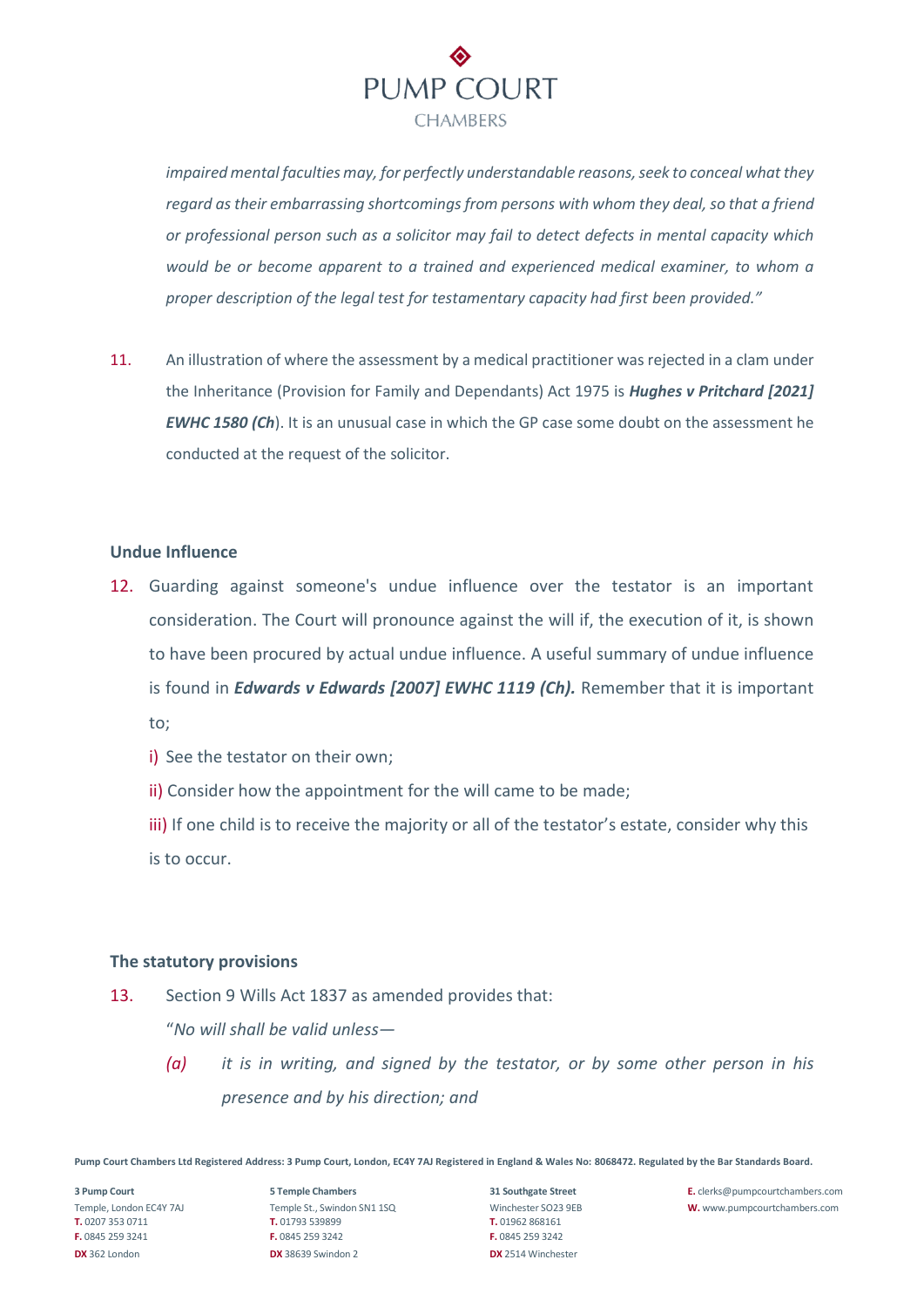

- *(b) it appears that the testator intended by his signature to give effect to the will; and*
- *(c) the signature is made or acknowledged by the testator in the presence of two or more witnesses present at the same time; and*
- *(d) each witness either—*
	- *(i) attests and signs the will; or*
	- *(ii) acknowledges his signature,*

*in the presence of the testator (but not necessarily in the presence of any other witness),*

*but no form of attestation shall be necessary."*

- 14. Under Section 9(a) no will is valid unless it is writing. The testator's mark is a sufficient signature, regardless of where he or she can write or not. Signatures by initials or a stamped name is sufficient.
- 15. If the testator dies after 1982, Section, as amended, does not require the signature to be at the foot or end of the Will. If the testator died before 1983, the original Section 9 required the signature to be "at the foot or end" of the Will.
- 16. Whilst there is no requirement for the Will to be dated, it is good practice for the will to be dated. It provides confirmation of when the will was signed, which could be significant, if there were to be challenge about the validity of the will. It should enable the whereabouts of the testator and attesting witnesses to be confirmed.
- 17. Under Section 9(b), it must appear that the testator intended by his signature to give effect to the will.

**Pump Court Chambers Ltd Registered Address: 3 Pump Court, London, EC4Y 7AJ Registered in England & Wales No: 8068472. Regulated by the Bar Standards Board.**

**T.** 0207 353 0711 **T.** 01793 539899 **T.** 01962 868161 **F.** 0845 259 3241 **F.** 0845 259 3242 **F.** 0845 259 3242 **DX** 362 London **DX** 38639 Swindon 2 **DX** 2514 Winchester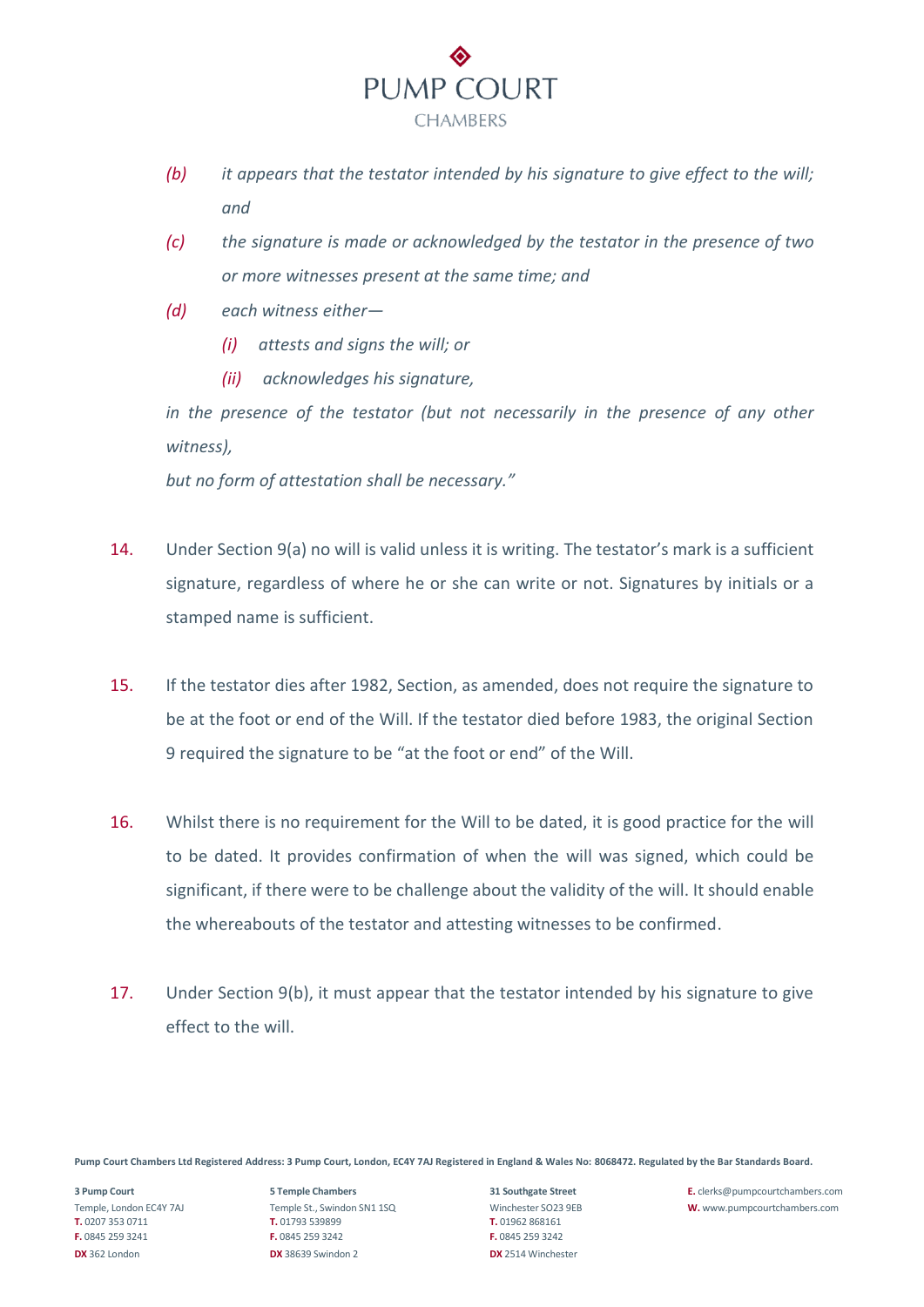

- 18. The burden of proving due execution, whether by presumption or by positive evidence, rests on the person setting up the will (Halsbury's Laws of England, vol 17(2)). An attestation clause will usually provide sufficient evidence that both witnesses were present when the testator signed or acknowledged the will.
- 19. A blind person is incapable of being a witness to a will *In the Estate of Gibson [1949] P434.*
- 20. The testator's signature must be made or acknowledged by him in the presence of two or more witnesses present at the same time pursuant to Section 9(c). Theobold on Wills 18th Edition para 4-008 opines that *"The signature of the testator must be either written or acknowledged by the testator in the actual visual presence of both witnesses together …"*
- 21. The presence of one witness is not enough e.g. *Re Garner's Goods (1861) 25 JP 183***;** *Re Swift's Goods (1900) 17 TLR 16***;** *Brown v Skirrow [1902] P3* (a second witness near but not really cognisant of the signing); *Re Groffman, Groffman and Block v Groffman [1969] 2 All ER 108* (witnesses called in one after the other).
- 22. Both witnesses must see or have an opportunity of seeing the signature *Re Dinmore's Goods (1853) 2 Rob Eccl 641*. Both should be able to say that each knows of their own knowledge that the testator had signed the document - *Brown v Skirrow [1902] P3 [i](https://www.lexisnexis.com/uk/legal/search/enhRunRemoteLink.do?linkInfo=F%23GB%23P%23sel1%251902%25year%251902%25page%253%25&A=0.4474127048415272&backKey=20_T29107903530&service=citation&ersKey=23_T29107903520&langcountry=GB)n which Gorell Barness held at 7 that:*

"*I fail to see how the testatrix's signature can be said to have been affixed to the document in the presence of Mr. Read, when, although he was in the shop, he had no idea and saw nothing of what was going on at the time, and, moreover, had no opportunity of seeing, there being, as I have said, another person in the shop between him and the testatrix*."

**Pump Court Chambers Ltd Registered Address: 3 Pump Court, London, EC4Y 7AJ Registered in England & Wales No: 8068472. Regulated by the Bar Standards Board.**

**T.** 0207 353 0711 **T.** 01793 539899 **T.** 01962 868161 **F.** 0845 259 3241 **F.** 0845 259 3242 **F.** 0845 259 3242 **DX** 362 London **DX** 38639 Swindon 2 **DX** 2514 Winchester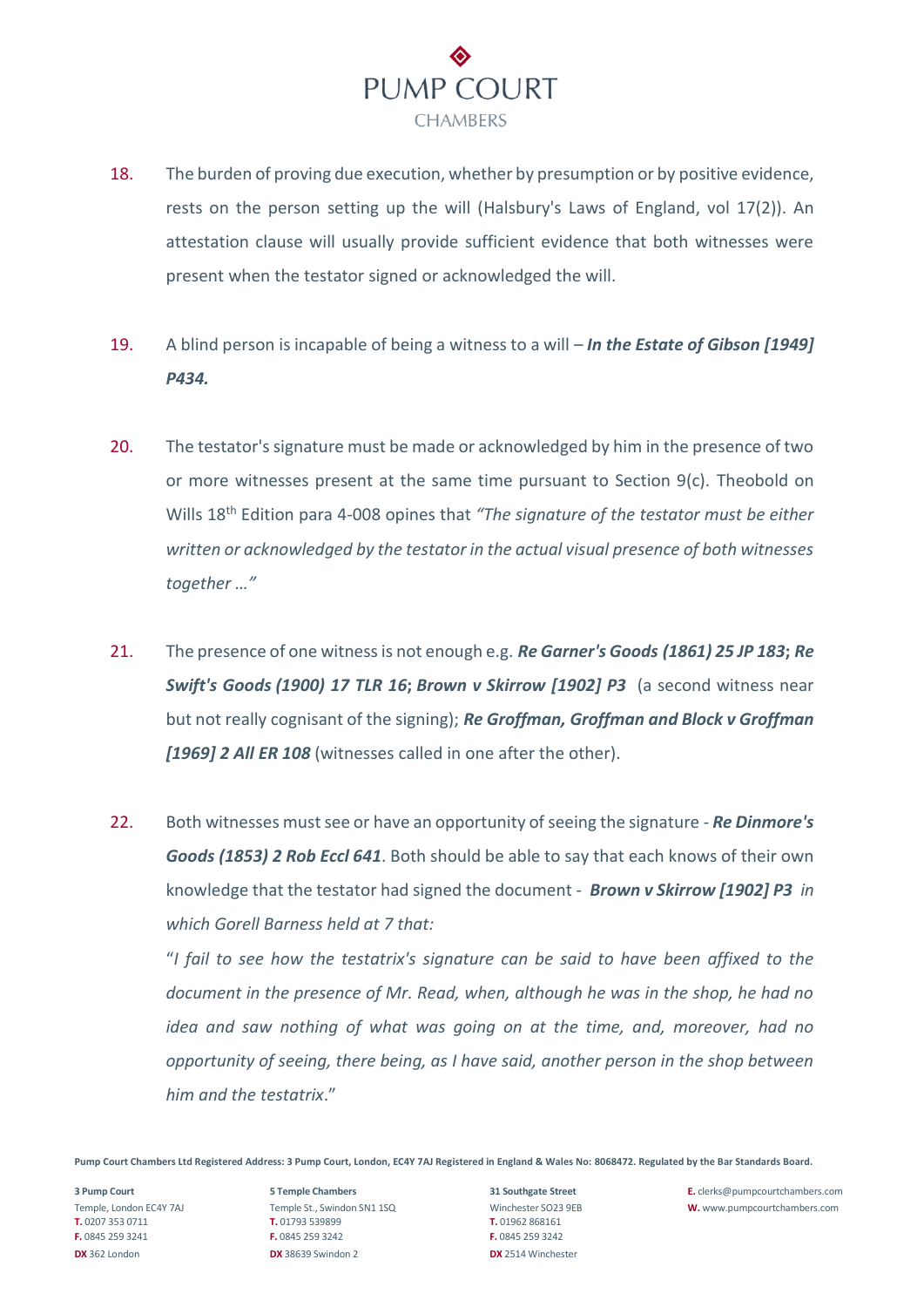

- 23. The testator must sign or acknowledge his signature before either of the witnesses signs the will. In *Watts v Watts [2014] EWHC 668* one of the witnesses gave evidence that she did not see the testator nor the other witness sign the document, thus the will was held to be invalid.
- 24. Acknowledgment must surely mean the testator informs the witnesses that the signature was his signature, either by actions or words. This requirement was not expressed in Section 9 but was thought to be implicit in the wording. That interpretation is in keeping with the view expressed in the follow passages from the leading texts, namely:
	- i) Tristram and Coote's Probate Practice opines that "*An acknowledgment of the testator's signature may be made expressly by words, by gestures, or by implication, e.g. by the testator producing the will, with his signature visibly apparent on the face of it, to the witnesses, who must both be present together, and requesting them to subscribe it, or assenting to a like request made by some other person in his presence*."
	- ii) Williams, Mortimer and Sunnucks on Executors, Administrators and Probate 21st Edition opines at para 9-21 that: "*Where the will is not signed by the Testator (or by another on his behalf) in the presence of the attesting witnesses, the testator may acknowledge his previously written signature to such witnesses present at the same time. For a valid acknowledgment the signature of the testator must have been on the will and some words must have been spoken by the testator or some act must have been done by him (or suffered by him to be spoken or done by another in his presence and on his behalf) as may properly be regarded as an acknowledgment of his signature unless the witnesses at the time of the alleged acknowledgment saw the signature or had the opportunity of seeing it.*

**Pump Court Chambers Ltd Registered Address: 3 Pump Court, London, EC4Y 7AJ Registered in England & Wales No: 8068472. Regulated by the Bar Standards Board.**

**T.** 0207 353 0711 **T.** 01793 539899 **T.** 01962 868161 **F.** 0845 259 3241 **F.** 0845 259 3242 **F.** 0845 259 3242 **DX** 362 London **DX** 38639 Swindon 2 **DX** 2514 Winchester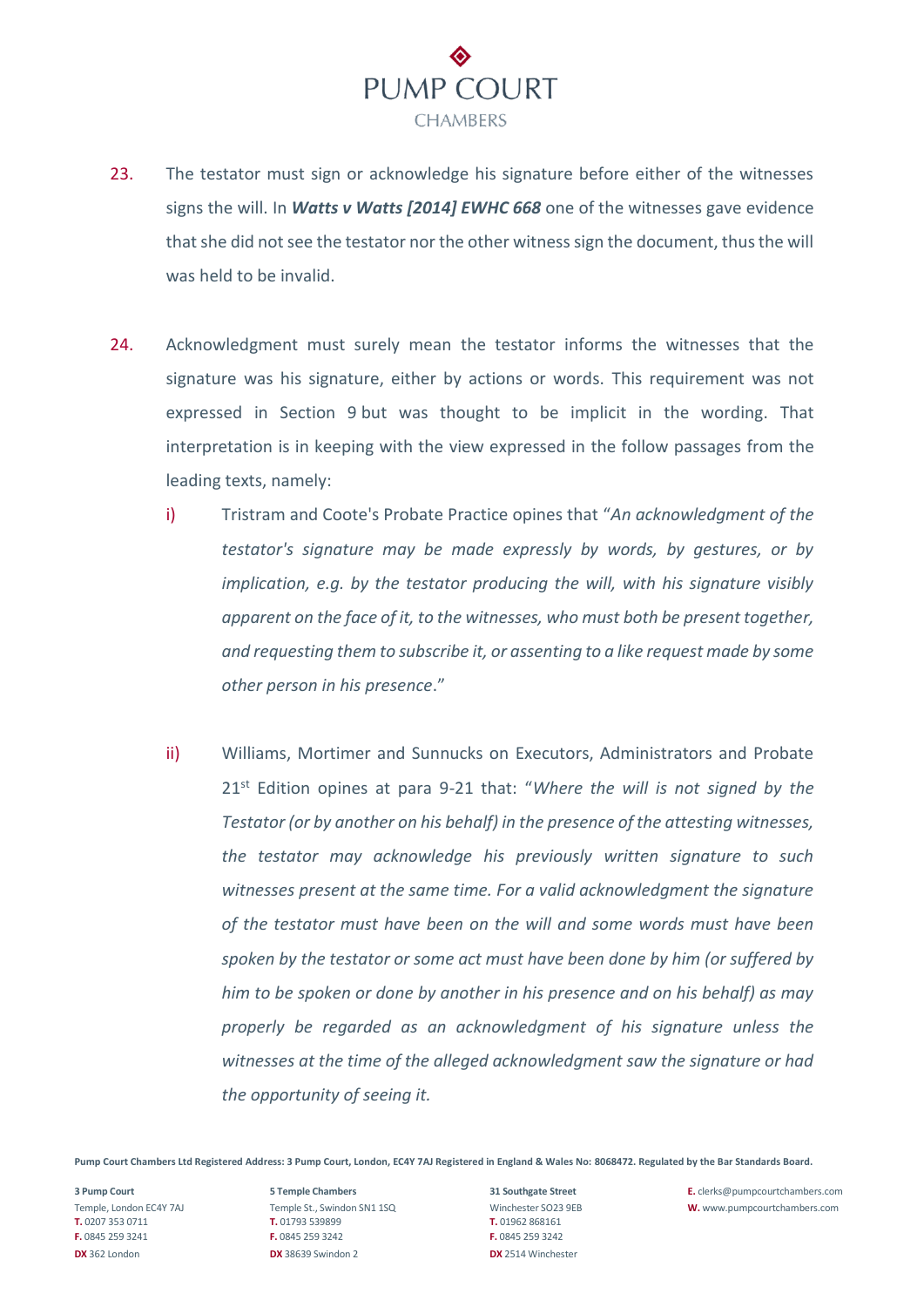

*For the signature to be acknowledged, it must, therefore, already be on the will. While it is not essential that there should be positive evidence that the testator's signature was on the document before acknowledgment, the court must be satisfied that it was.""* 

- iii) Halsbury's Laws of England Volume 102 (para 68).
- 25. The following authorities suggest that the testator must sign the will prior to the attesting witnesses:
	- i) *Moore v King (1842) 3 Curt 243*, Sir Herbert Jenner Fust said (3 Curt 253): *"I am inclined to think that the Act is not complied with, unless both witnesses shall attest and subscribe after the testator's signature shall have been made and acknowledged to them when both are actually present at the same time."*
	- ii) *Wyatt and Berry v Berry and others [1893] P5* Gorell Barnes J held that at page 8 referring to *Moore v King* that:

*"In the first of them the will had been signed by the testator in presence of his sister, who attested it, and on a subsequent day, when both the testator and his sister were present, the testator requested another person to sign it, his own signature and that of his sister being acknowledged at the time. By the way, the document was a codicil and not a will, but that makes no difference. In that case Sir Herbert Jenner Fust said, at p. 253:*

*"I am inclined to think the Act is not complied with unless both witnesses shall attest and subscribe after the testator's signature shall have been made and acknowledged to them when both are actually present at the same time. If the one witness has previously subscribed the paper and merely points out her signature when the testator acknowledges his signature in her presence and in that of the other witness, which latter witness alone then subscribes, that I hold not sufficient."*

**Pump Court Chambers Ltd Registered Address: 3 Pump Court, London, EC4Y 7AJ Registered in England & Wales No: 8068472. Regulated by the Bar Standards Board.**

**T.** 0207 353 0711 **T.** 01793 539899 **T.** 01962 868161 **F.** 0845 259 3241 **F.** 0845 259 3242 **F.** 0845 259 3242 **DX** 362 London **DX** 38639 Swindon 2 **DX** 2514 Winchester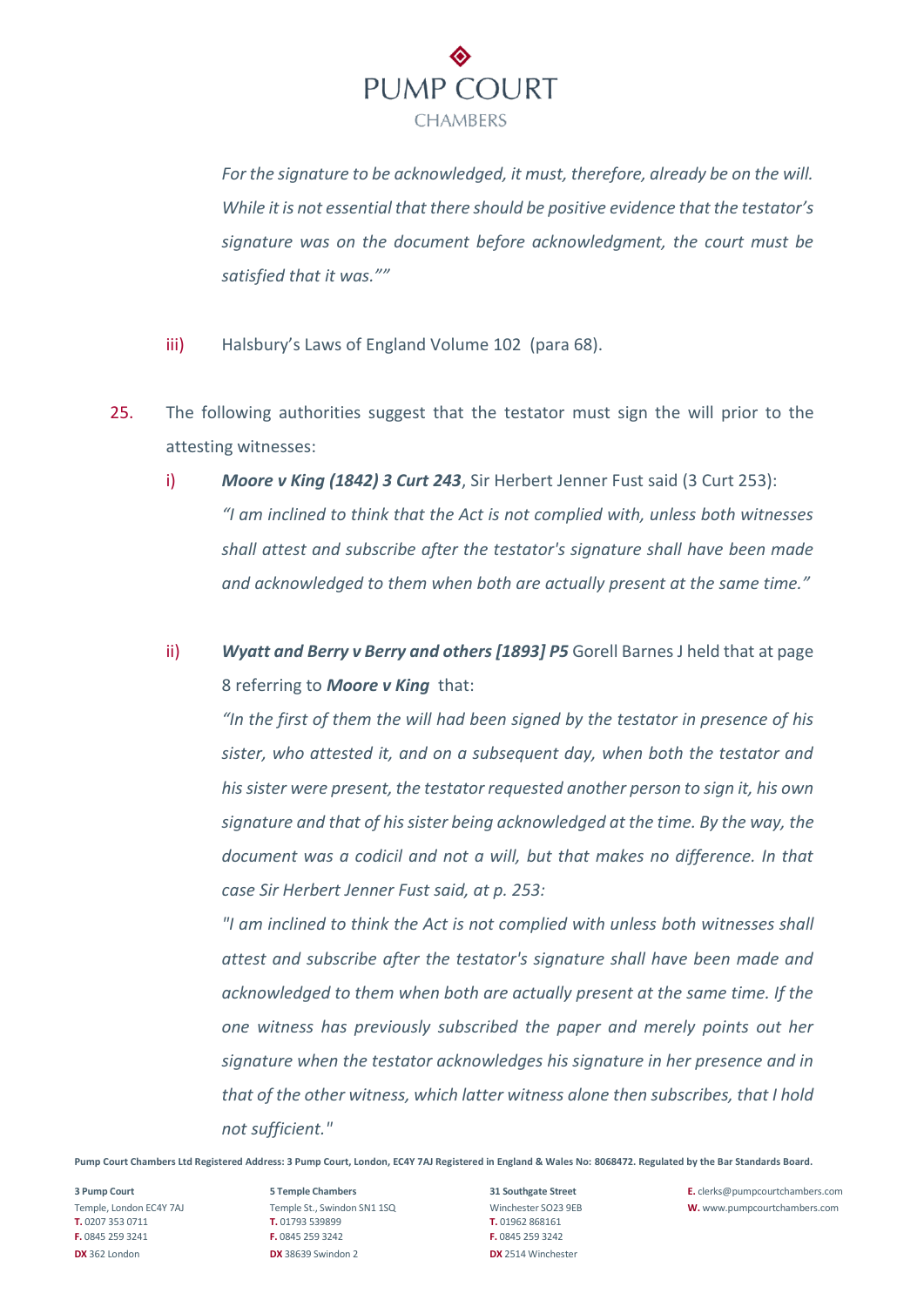

iii) *In the Estate of Davies; Russell v Delaney - [1951] 1 All ER 920* Morris J held that:

*"as the testatrix should have acknowledged her signature in the presence of both of the attesting witnesses before either of them signed."*

- 26. Attestation clauses frequently state that the testator's will was signed "*in our presence and attested by us in his presence"*. Each witness must then either attest and sign the will or acknowledge his signature under Section 9(d) in the testator's presence. Williams, Mortimer and Sunnucks on Executors, Administrators and Probate 21st Edition opines at para 9-25 that: *"In the case of deaths on or after 1 January 1983, s.9(d) as substituted provides that a will made in any of the circumstances listed above will now be valid, provided each of the witnesses acknowledges his signature to the testator after the testator has made or acknowledged his signature."* The crucial word is "*after*", which is in keeping with the order of events prescribed by Section 9 (subject to below and subject to acknowledgments).
- 27. To attest, it must be shown that the witness is confirming that he witnessed a person signing his name or acknowledging his prior signature to a document of some sort.
- 28. Under Section 9(d) it is a requirement that *"each witness either (i) attests and signs the will; or (ii) acknowledges his signature, in the presence of the testator (but not necessarily in the presence of any other witness)." Witnessing through a window, during Covid times, would appear to comply with this requirement.*
- 29. The attestation clauses will usually, but not always, provide sufficient evidence that both witnesses were present when the testator signed or acknowledged the will. Where a will bears on it the testator's signature and two witnesses, even if there is no attestation clause, and it is proved that both witnesses are dead or they cannot be

**Pump Court Chambers Ltd Registered Address: 3 Pump Court, London, EC4Y 7AJ Registered in England & Wales No: 8068472. Regulated by the Bar Standards Board.**

**T.** 0207 353 0711 **T.** 01793 539899 **T.** 01962 868161 **F.** 0845 259 3241 **F.** 0845 259 3242 **F.** 0845 259 3242 **DX** 362 London **DX** 38639 Swindon 2 **DX** 2514 Winchester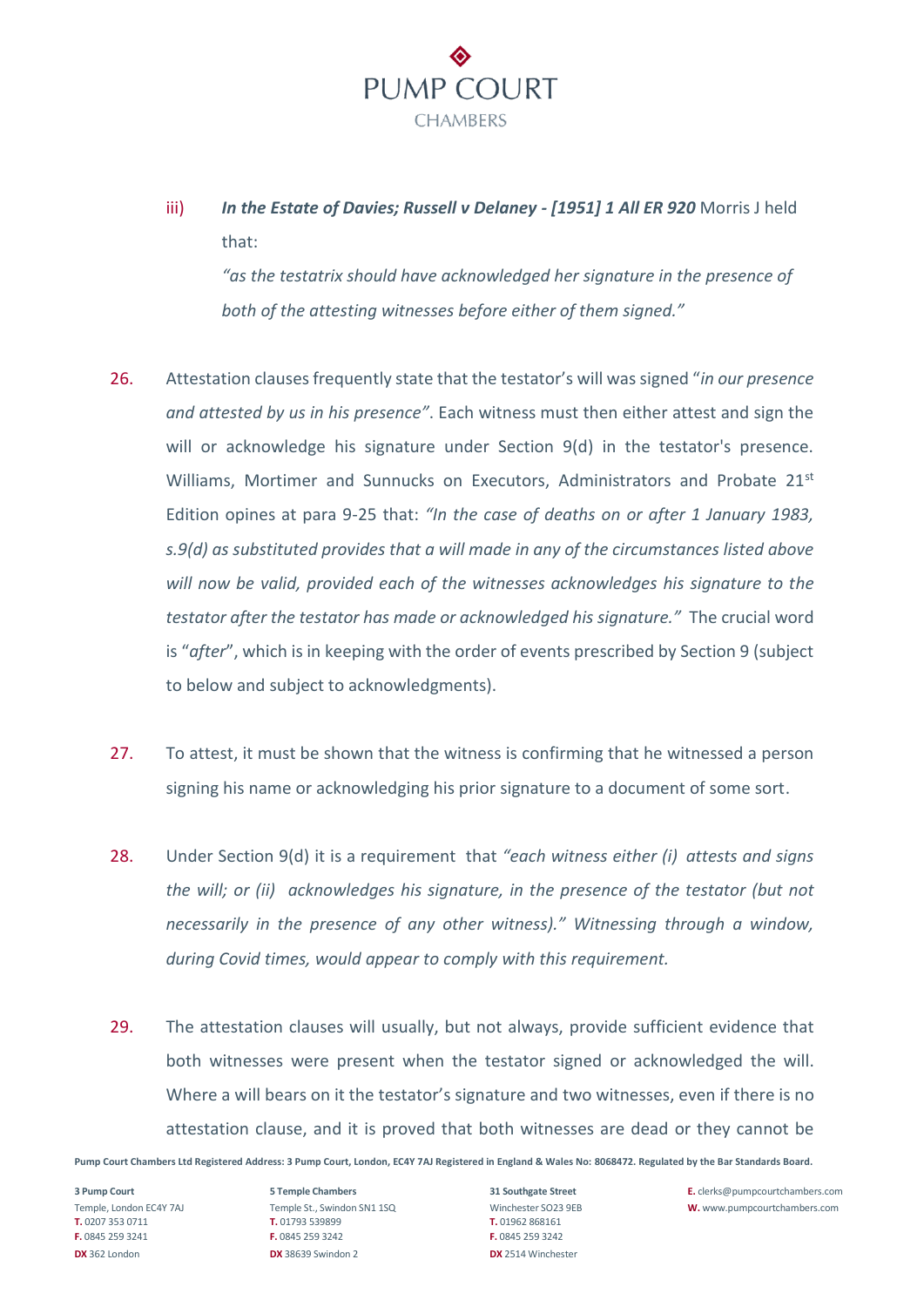

traced, the court will presume due execution. The presumption guards against defective memory.

- 30. That presumption dates back to *Wright v Rogers (1869) LR 1 PD 678* and exists because often many years later the attesting witnesses may have died (*Sherrington and others v Sherrington[2005] EWCA Civ 326* para 42), or forgotten aboutsigning the will (*Wilson v Lassman [2017] EWHC 85* para 15). Strong evidence is required to rebut the presumption.
- 31. *Wilson v Lassman [2017] EWHC 85* illustrates the dangers of home wills and proper investigation of issues. One witness failed to recall being present with the other witness, but it emerged at the trial that he suffered with dementia.
- 32. In *Wright v Rogers* Lord Penzance held at 682 that:

"Where both the witnesses, however, swear that the will was not duly executed, and *there is no evidence the other way, there is no footing for the Court to affirm that the will was duly executed."*

- 33. Theobold on Wills 18th Edition para 4-018 opines that "*Witness acknowledges previous signature. If the testator dies after 1982, the amended s.9 of the Wills Act 1837 makes an acknowledgement by a witness of his previous signature have the same effect as his actual signature. A witness who acknowledges his signature is not required to attest. The same principles apply to the acknowledgement of a signature by a witness as applied to the acknowledgement of a signature by a testator*."
- 34. In applying the same test to a witness as that applied to a testator, Theobold opines at para 4-011 (iii), that: "*The testator may acknowledge by his words of conduct*" and "*The testator may acknowledge by gestures, or simply by proffering the will as a will*".

**Pump Court Chambers Ltd Registered Address: 3 Pump Court, London, EC4Y 7AJ Registered in England & Wales No: 8068472. Regulated by the Bar Standards Board.**

**T.** 0207 353 0711 **T.** 01793 539899 **T.** 01962 868161 **F.** 0845 259 3241 **F.** 0845 259 3242 **F.** 0845 259 3242 **DX** 362 London **DX** 38639 Swindon 2 **DX** 2514 Winchester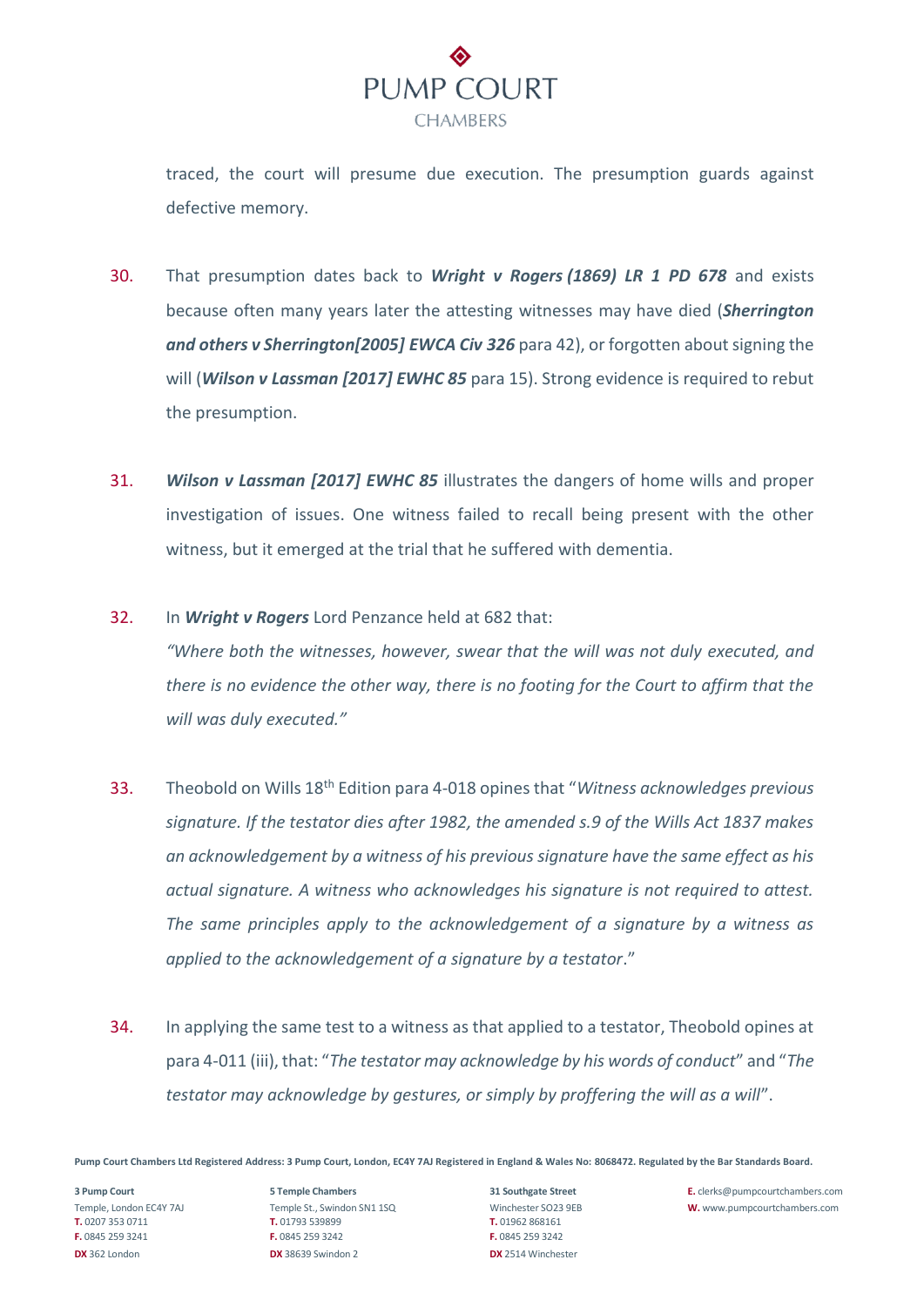

35. In terms of gestures *In the goods of Ownston, [1862] 10 WR 410*, a case concerning the execution of a will by a deaf, dumb and illiterate man. Sir C Cresswell held that "*I shall require a further affidavit of the nature of the signs and motions with which Bradley communicated with the deceased before I grant the motion.*" *In the Goods of Geale [1864] 3 SW & TR 431* another case concerning the execution of a will by a deaf, dumb and illiterate man, Sir J.P. Wilde granted the motion. Both cases are fact specific, requiring confirmation that the testators understood and approved the contents of their wills, due to their disability. If the testator, had no disabilities, thus a lesser degree of acknowledgment is likely to be required from him. It is possible that a facial expression or a nod of the head might be deemed sufficient

#### **Knowledge and Approval**

- 36. The testator must know and approve the contents of his will, because the will must be the result of his own intelligence and volition. A will is invalid if its contents originate from another person and the testator executes it in ignorance of its contents. Care must be taken with testators, who are for example blind or deaf.
- 37. The testator's knowledge and approval of the contents of the will are part of the burden of proof assumed by a party in propounding a testamentary document – *Cowderoy –v- Cranfield [2011] EWHC 1616*. Ordinarily the burden of proof is discharged by proof of testamentary capacity and due execution, from which knowledge and approval by the testator of the contents of his will are assumed.
- 38. In *Gill –v- Woodall [2011] Ch 380* the approach to considering knowledge and approval was to ask had the testator understood (a) what was in the Will when she signed it, and (b) what its effect would be. That question should be considered in the light of all the available evidence, and the appropriate inferences to be drawn from that evidence. Lord Neuberger MR went on hold that where the will had been

**Pump Court Chambers Ltd Registered Address: 3 Pump Court, London, EC4Y 7AJ Registered in England & Wales No: 8068472. Regulated by the Bar Standards Board.**

**T.** 0207 353 0711 **T.** 01793 539899 **T.** 01962 868161 **F.** 0845 259 3241 **F.** 0845 259 3242 **F.** 0845 259 3242 **DX** 362 London **DX** 38639 Swindon 2 **DX** 2514 Winchester